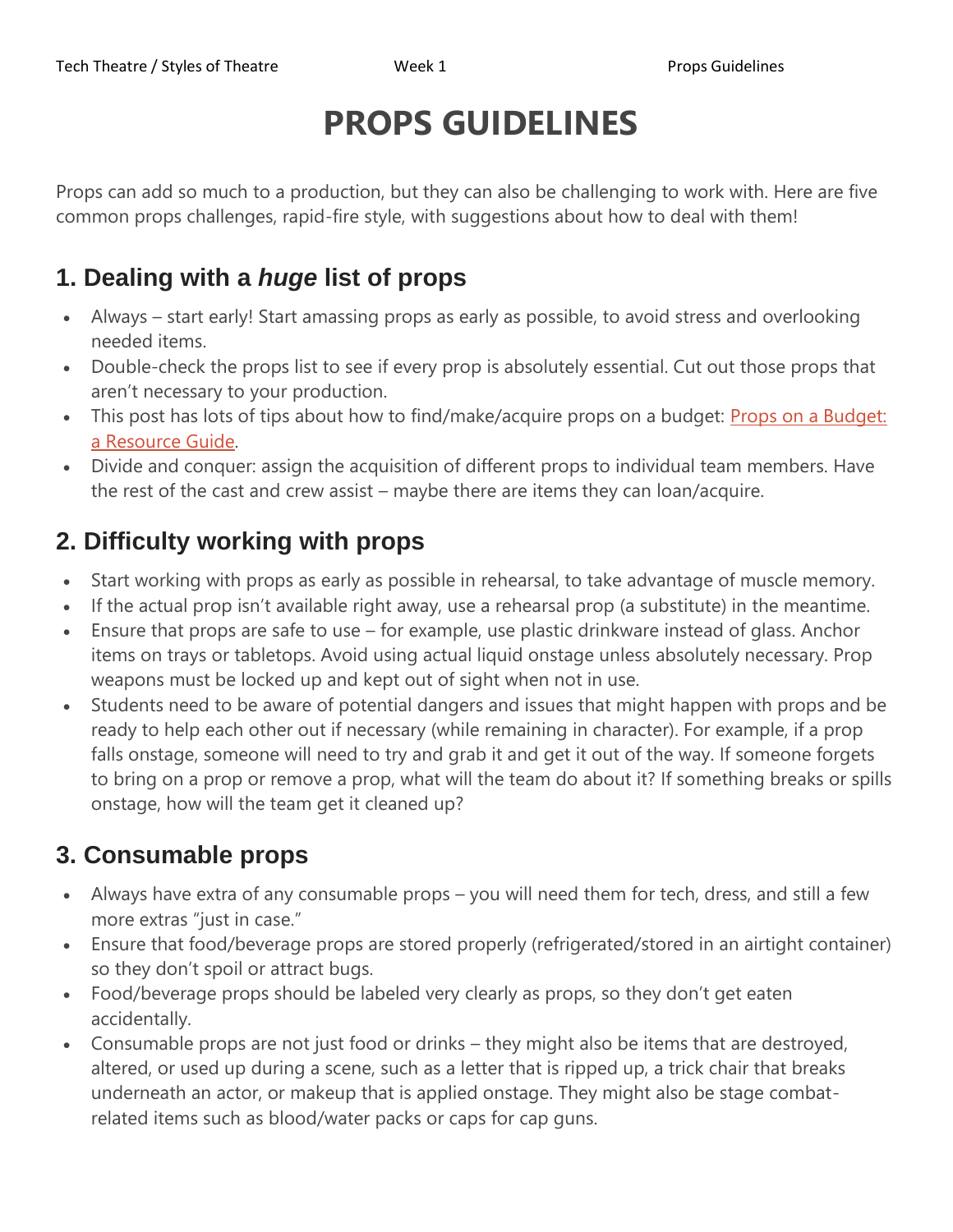#### **4. Broken props**

- Assign a props master to maintain and mend props.
- Have duplicates or backups of essential props available near enough that they can be grabbed quickly if needed, but not so close that they might get used instead of the actual prop.
- Rule Any broken props must be reported to the props master right away to be fixed. Props reported as broken within five minute of curtain probably can't be fixed on time.
- Rule "If it isn't your prop, don't touch it!"
- Rule "Even if it is your prop, when you don't need to use it, don't touch it!"

# **5. Missing props**

- Create a props table or shelf backstage, with clearly marked spaces for each prop. (Use painter's tape and a marker to label the table directly, or put a large piece of butcher paper, newsprint, or parchment paper on the table and label that.) This way, missing props will be easily spotted. You could even outline the prop on the paper so it's even easier to see if something is missing.
- Have a complete list of props pinned up near the props table/shelf. Include the name of the actor who uses the prop onstage. This will help the props master know who to reach out to if a prop is missing.
- Small props should be kept in larger, easy to find containers on the props shelf.
- Rule Props must be immediately returned to the props shelf when not in use.
- Rule Establish consequences for students found messing around with props.